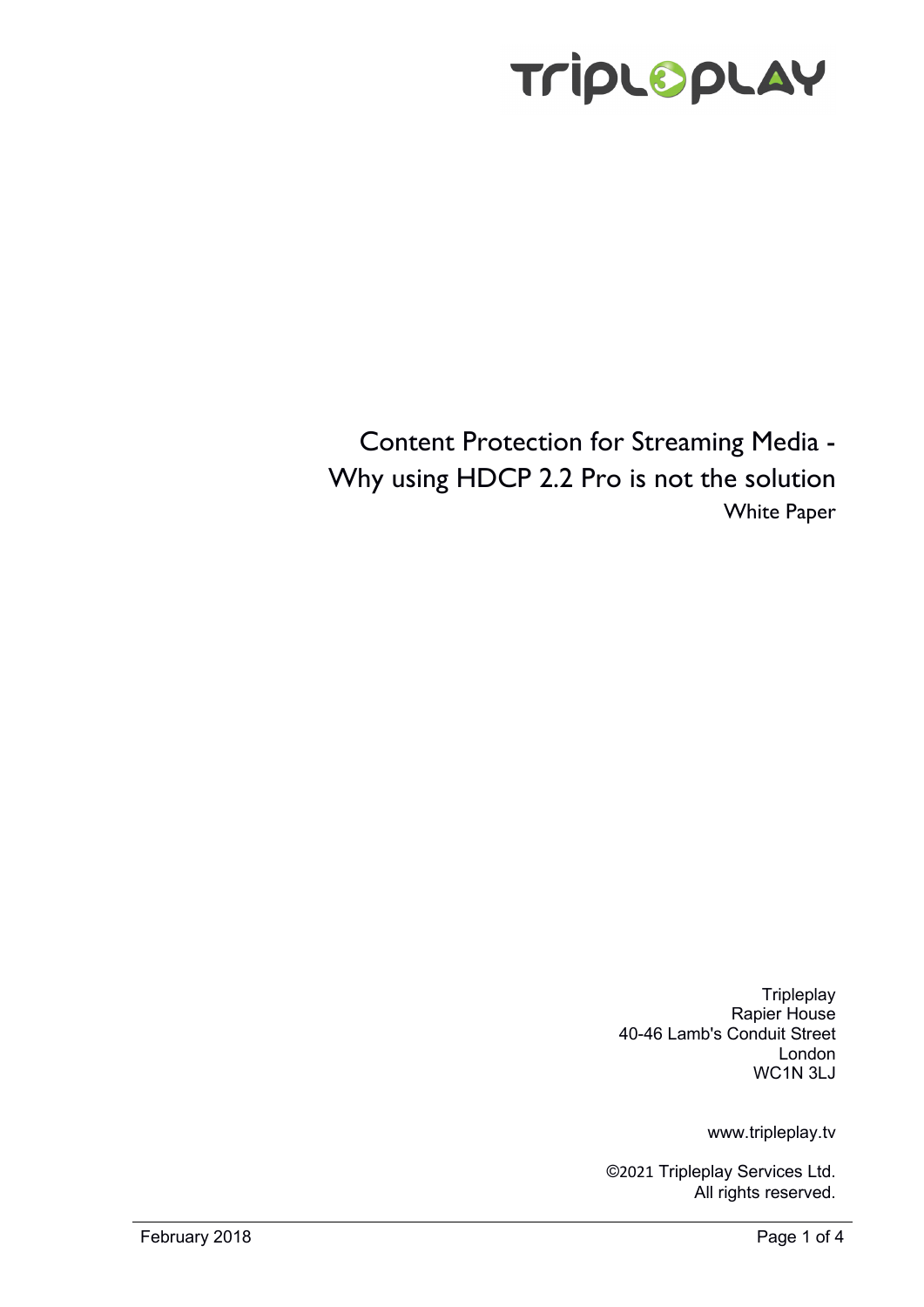# TripLOpLAY

## **Introduction**

Protecting content when streaming over a LAN or WAN is crucial for many content providers. This paper explores the use of HDCP 2.2 Pro as a technology to accomplish that and highlights the deficiencies of that approach.

Summary:

- HDCP 2.2 Pro is not a DRM system.
- HDCP 2.2 Pro cannot be used with many common client devices, including PCs, mobile and System on Chip (SoC) displays.
- HDCP 2.2 Pro restricts who can deploy systems using it.
- HDCP 2.2 Pro restricts where systems can be deployed.
- HDCP 2.2 Pro requires public Internet access.
- HDCP 2.2 pro is suitable for a very limited set of use cases.
- HDCP 2.2 pro will not be allowed by US broadcasters.

# 2 HDCP 2.2 Pro

HDCP has been used as a copy protection mechanism for HD TVs for many years. This started as protecting the link between the source (e.g. a Sky Set Top Box) and the sink (TV). More recently HDCP was extended so that it can be used over an IP LAN to protect content, this was introduced in HDCP 2.0. The main limitation of HDCP 2.0 was that the number of keys per source was limited to 32 so making it impracticable for medium to large deployments.

HDCP 2.2 Pro was introduced to lift the restriction on the number of clients (32) that had been a problem for systems using HDCP 2.2 for IP media streaming. That's about the only good thing it does, and it is worth noting that one vendor still has a limit of 1000 end points per source.

There are however major downsides to using HDCP 2.2 Pro; The range of client devices that can be used is seriously limited and that using HDCP 2.2 Pro ties the end user and installers to a very restrictive set of procedures and processes.

## Client device support is limited

The biggest downside of using HDCP for content protection remains, that every client device which needs access to the HDCP signal will need to include support for HDCP 2.2 Pro, so PCs, smart TVs, mobile devices and SoC devices are going to be a problem as they don't currently support this protocol.

For example, many popular SoC display devices (e.g. Samsung SSP, LG WebOS) do not support HDCP 2.2 Pro over the LAN, disqualifying these devices from being used where content protection is needed using HDCP 2.2 Pro.

This means that systems using HDCP 2.2 Pro will always be tied to proprietary hardware.

Added to that, there are many TV devices already deployed since 2013 which do not, and never will, support HDCP 2.2, so further limiting the range of client devices supported.

## Restricted customer deployments

The location at which an HDCP 2.2 Pro system is installed must be authorised by the DCP (the body that controls how and where HDCP 2.2 Pro is deployed), and must be present on the DCP website: [http://www.digital-cp.com/HDCP\\_Pro\\_Authorized\\_Locations](http://www.digital-cp.com/HDCP_Pro_Authorized_Locations)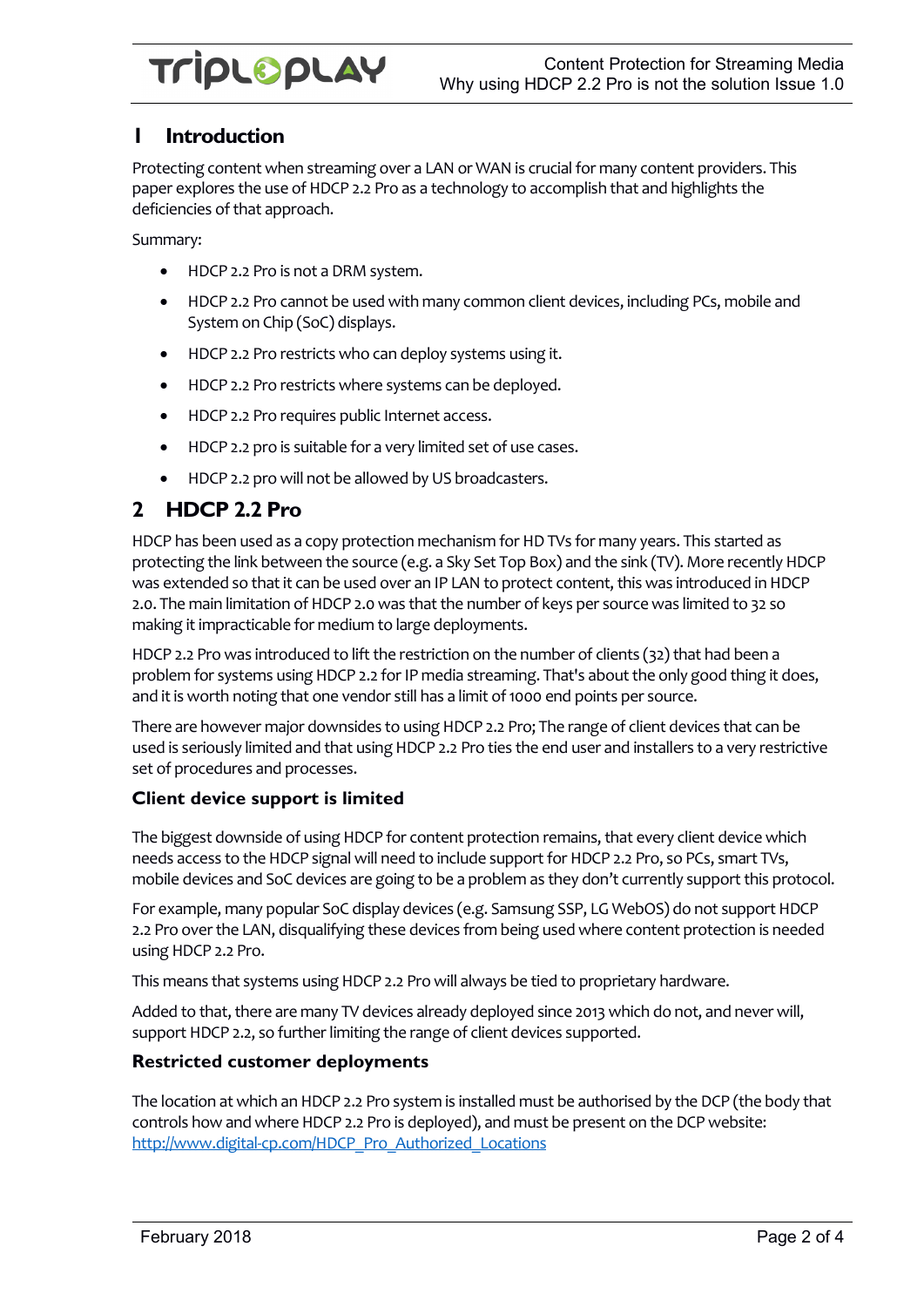# TripLOpLAY

The DCP also prohibits certain types of deployments. In particular, it cannot be used in MDUs (Multiple Dwelling Units) such as college dormitories, duplexes, apartment blocks etc, again, restricting for installers of the technology.

#### Deployment gotchas

Deploying HDCP 2.2 Pro also has some hidden overheads that have not been fully owned up to.

[https://www.digital-cp.com/HDCP\\_Professional\\_Information](https://www.digital-cp.com/HDCP_Professional_Information)

The main points are;

- Licensed HDCP Pro repeaters will be required.
- Only authorised installers will be allowed to buy and integrate them and the authorisation has to come from DCP (the Digital Content Protection LLC organisation).
- Systems with Pro repeaters will require updating four times per year to keep their configurations up to date, presenting a hidden cost and time implication for the end user and the installer.

What this means in practice is that where any HDMI routing is taking place, for example in a redundant headend where the source needs to be split, or where a client device is fanning out to multiple display devices, specialist equipment will be needed.

The requirement that only authorised installers will be allowed to install and maintain the equipment means additional staff costs, training and registration will be needed. This will be an obstacle to many smaller AV companies. With the general industry move for AV to be run by IT departments, this will also be a burden to IT departments with many end users.

Every four months the device SRMs (System Renewability Messages) must be updated. If the update does not take place, then the system reverts to regular HDCP 2.2 with the 32 device limit until the SRM has been updated. The SRM updates are carried out over the public Internet, meaning that for secured networks found in many enterprises this will pose a big problem as external internet access is often restricted, particularly in the finance and government sectors.

## HDCP 2.2 Pro is not a DRM

Protecting content is crucial for streaming media, but that is not the only requirement placed on a comprehensive protection scheme. In addition to the encryption, there must be a mechanism to control which clients are authorised to decrypt the content. HDCP encrypts the content between a source and one or more sinks. This has an important consequence; other than issuing new SRMs, there are no mechanisms to authorise/de-authorise individual client devices, making this at best a secure way of transmitting AV over a LAN to a restricted set of client devices. It does not allow, for example, removing or subsequently restoring an individual client's rights to view protected content.

For this level of functionality additional software and DRM encryption will need to be installed and activated.

In contrast, all professional DRMs and their associated middleware systems, including the Tripleplay system, have the ability to control client authorisations down to individual devices.